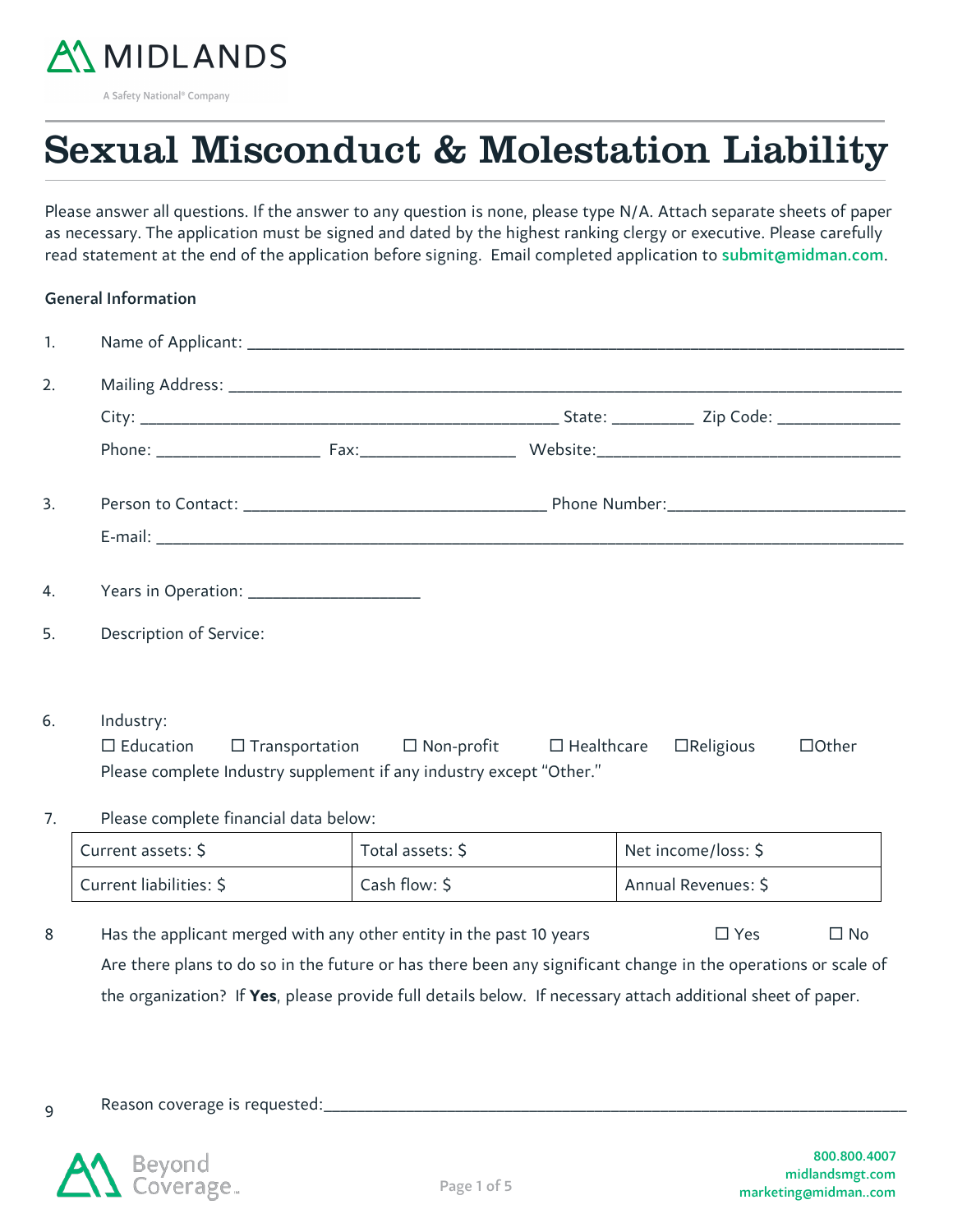

A Safety National<sup>®</sup> Company

### **Past Coverage**

10 Prior Sexual Misconduct Liability Coverage for the last five years, please list most recent first.

|    | <b>Period</b> |  | <b>Claims Made</b><br>or Occurrence | <b>Insurer</b> | <b>Premium</b> | Limit | <b>SIR</b> |
|----|---------------|--|-------------------------------------|----------------|----------------|-------|------------|
|    |               |  |                                     |                |                |       |            |
|    |               |  |                                     |                |                |       |            |
|    |               |  |                                     |                |                |       |            |
|    |               |  |                                     |                |                |       |            |
|    |               |  |                                     |                |                |       |            |
| 11 |               |  |                                     |                |                |       |            |

12 Has any applicant ever cancelled or non-renewed this type of coverage:  $\square$  Yes  $\square$  No (If **Yes**, please identify the provider and explain on a separate sheet of paper.)

## **Staff Details**

13 Please complete employee grid below:

|                                      | Number   | Number     | Number    |        |
|--------------------------------------|----------|------------|-----------|--------|
|                                      | employed | contracted | volunteer | % Male |
| All employees with client contact    |          |            |           |        |
| All employees without client contact |          |            |           |        |
| Totals                               |          |            |           |        |

14 Annual Turnover Rate: \_\_\_\_\_\_\_\_\_\_\_\_

15 Historical headcount for the past 5 years (all staff from question 13)

 $20 \qquad : \qquad 20 \qquad : \qquad 20 \qquad : \qquad 20 \qquad : \qquad 20 \qquad : \qquad 20 \qquad : \qquad 20 \qquad : \qquad 20 \qquad : \qquad 20 \qquad : \qquad 20 \qquad : \qquad 20 \qquad : \qquad 20 \qquad : \qquad 20 \qquad : \qquad 20 \qquad : \qquad 20 \qquad : \qquad 20 \qquad : \qquad 20 \qquad : \qquad 20 \qquad : \qquad 20 \qquad : \qquad 20 \qquad : \qquad 20 \qquad : \qquad 20 \qquad : \qquad$ 

16 Top 5 states where employees are located (list state and number of employees):

#### **Client Details**

- 17 Total number of individual clients/patients/students/members served annually:<br>
- 18 Percentage of the above that are disabled/handicapped/at risk :\_\_\_\_\_\_\_\_\_\_\_\_\_\_\_\_\_\_\_\_\_\_\_\_\_\_\_\_\_\_\_\_\_\_\_
- 19 Please breakdown clients served annually (%):

| --<br>$0-10.$<br>- -<br>10.<br>n/<br>$O_{\alpha}$<br>$U_{\perp}$<br>--<br>$\gamma_{\cap}$<br>. U<br>$ -$ |
|----------------------------------------------------------------------------------------------------------|
|----------------------------------------------------------------------------------------------------------|

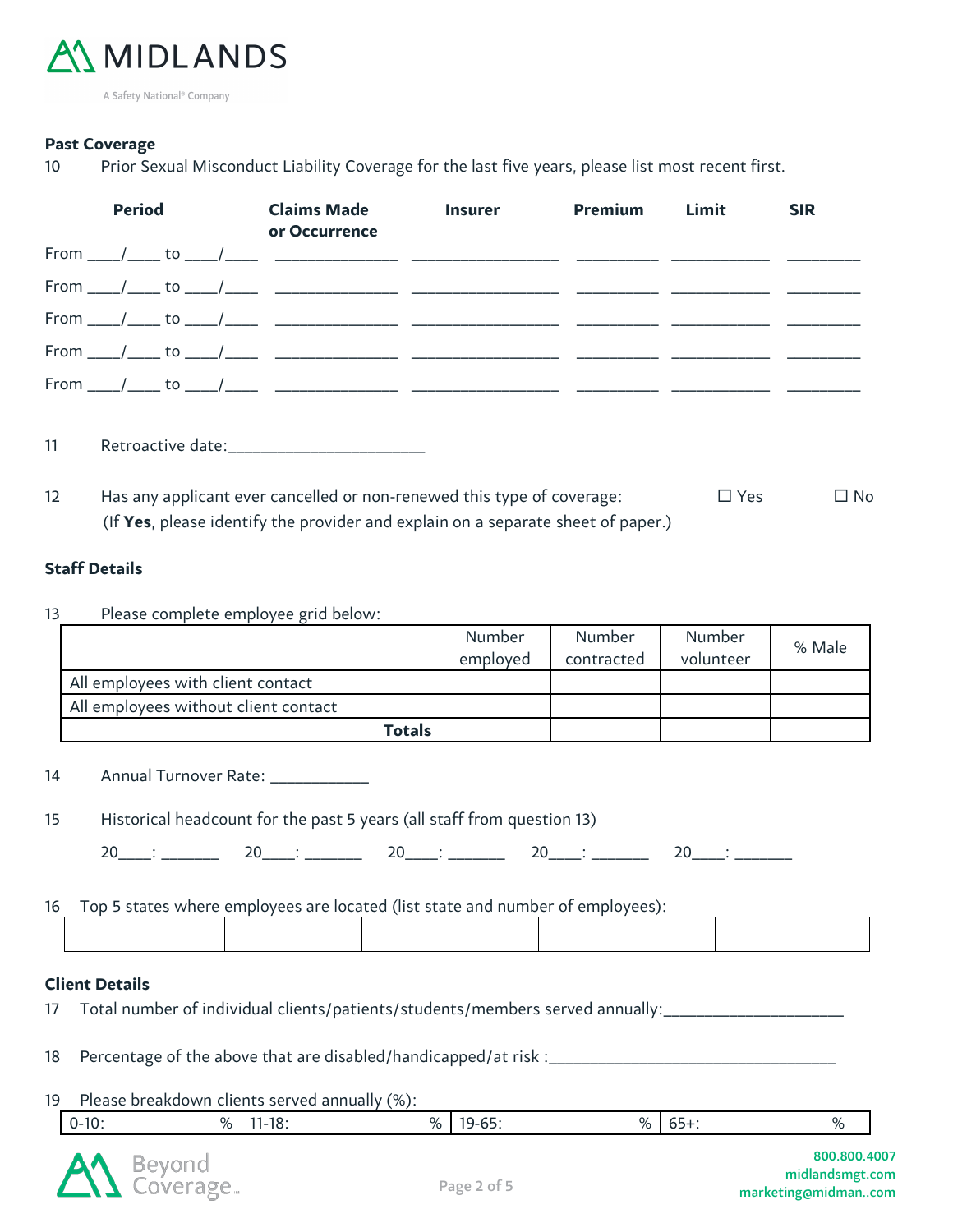# MIDLANDS

A Safety National<sup>®</sup> Company

#### **Loss Prevention Efforts**

Check which of the following methods are used in the screening and hiring process for all listed in question 9 above.

| Loss Prevention Methods Type in "Y" for Yes and "N"<br>for No           | Number<br>employed | Number<br>contracted | Number<br>volunteer |
|-------------------------------------------------------------------------|--------------------|----------------------|---------------------|
| a. Standard Application                                                 |                    |                      |                     |
| b. Code of Conduct                                                      |                    |                      |                     |
| c. Interview                                                            |                    |                      |                     |
| -Face to face interview                                                 |                    |                      |                     |
| -Standard list of interview questions                                   |                    |                      |                     |
| -Use behavioural interviewing techniques                                |                    |                      |                     |
| -Interview by more than one person                                      |                    |                      |                     |
| d. Standard questions for references                                    |                    |                      |                     |
| e. Criminal background check                                            |                    |                      |                     |
| f. Abuse registry check                                                 |                    |                      |                     |
| g. Organizational abuse prevention prior to<br>working/volunteering     |                    |                      |                     |
| h. Annual abuse training                                                |                    |                      |                     |
| i. Checklist of indicators that may indicate increased<br>risk to abuse |                    |                      |                     |
| j. Other (please describe):                                             |                    |                      |                     |

20 Are one-on-one encounters permitted with clients?  $\square$  Yes  $\square$  No If **Yes**, please explain when these situations occur and how the interactions are monitored

(Please use a separate sheet of paper if necessary)

21 Do any of those listed in question 13 above ever have children at their  $\square$  Yes  $\square$  No home or ever spend time at the home of children? If **Yes**, please explain when these situations occur and how such situation is monitored

(Please use a separate sheet of paper if necessary)

22 Does the Organization ever sponsor 'events' (including overnight events)?  $\square$  Yes  $\square$  No If **Yes**, please provide details of events that are sponsored including the normal ratio of children to 'safe' adult on such sponsored events

(Please use a separate sheet of paper if necessary)

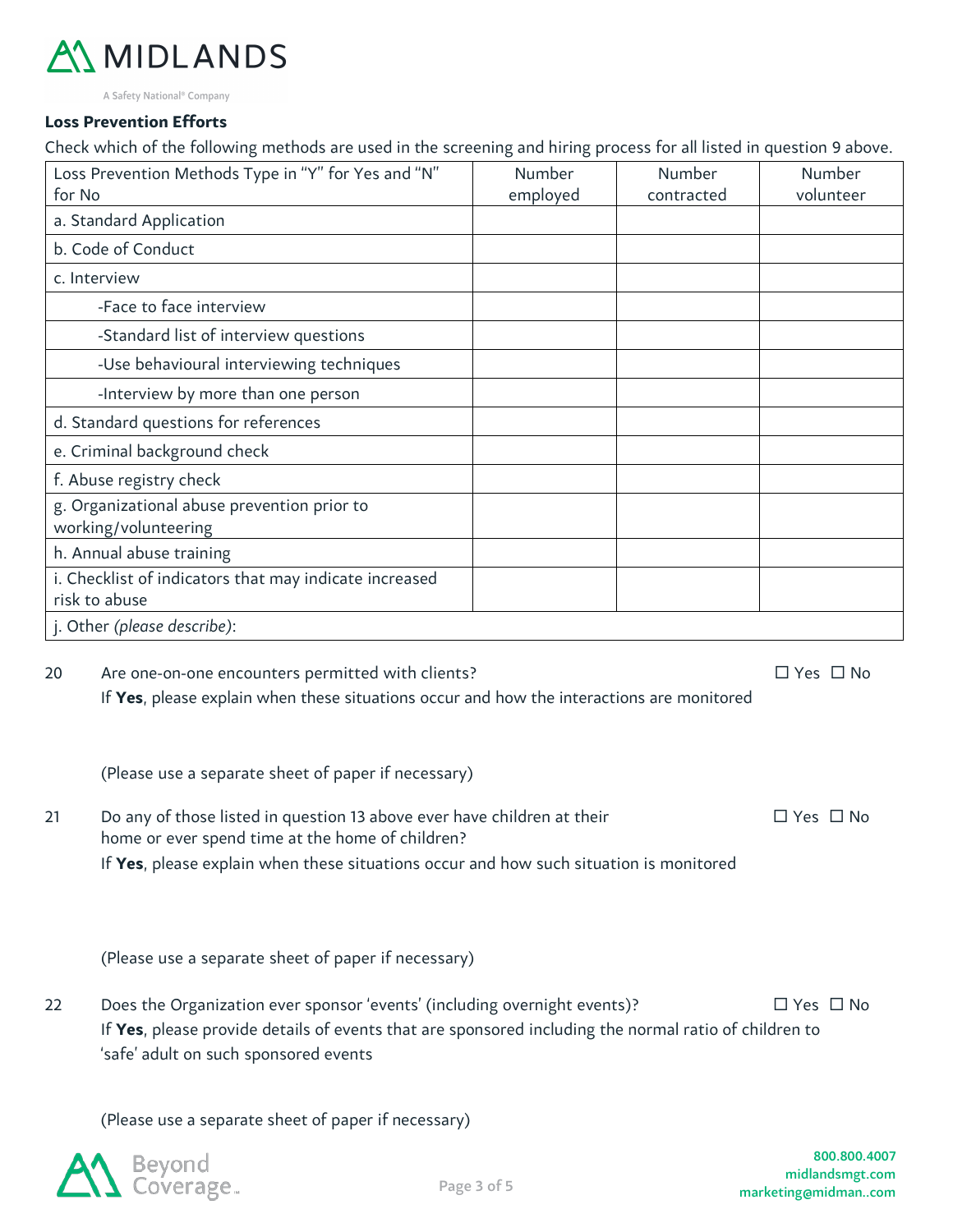# A MIDLANDS

A Safety National<sup>®</sup> Company

23 Does central administration establish, monitor, and enforce policies? If No, explain:  $\square$  Yes  $\square$  No

| 24 | <b>Yes</b> | <b>No</b> | Are items below included in the written policies for all those listed in question 13 above?                                                                                                    |
|----|------------|-----------|------------------------------------------------------------------------------------------------------------------------------------------------------------------------------------------------|
|    |            |           | A zero tolerance statement for sexual abuse perpetrated on children or other<br>vulnerable persons in the applicant's care.                                                                    |
|    |            |           | A written policy that defines appropriate and inappropriate affection.                                                                                                                         |
|    |            |           | A written procedure for governing the interactions between those listed in<br>question 6 above and children or other vulnerable persons in your care<br>outside of regular program activities. |
|    |            |           | A written procedure for managing the risk when those listed in question<br>6 above is alone with a lone child or other vulnerable person.                                                      |

### **Loss History**

25 Please furnish the past ten years' first dollar loss history for all sexual misconduct claims.

None  $\Box$  See attached

|    | <b>Period</b> |  | # Claims<br><b>Reserved</b> | <b>Paid</b>                                                                                                                                                                                         | <b>Loss</b> | # of Claims Total Paid Total Paid Total Reserved Total Reserved<br>Expenses Losses Expenses |                      |
|----|---------------|--|-----------------------------|-----------------------------------------------------------------------------------------------------------------------------------------------------------------------------------------------------|-------------|---------------------------------------------------------------------------------------------|----------------------|
|    |               |  |                             |                                                                                                                                                                                                     |             |                                                                                             |                      |
|    |               |  |                             |                                                                                                                                                                                                     |             |                                                                                             |                      |
|    |               |  |                             |                                                                                                                                                                                                     |             |                                                                                             |                      |
|    |               |  |                             |                                                                                                                                                                                                     |             |                                                                                             |                      |
|    |               |  |                             |                                                                                                                                                                                                     |             |                                                                                             |                      |
|    |               |  |                             |                                                                                                                                                                                                     |             |                                                                                             |                      |
|    |               |  |                             |                                                                                                                                                                                                     |             |                                                                                             |                      |
|    |               |  |                             |                                                                                                                                                                                                     |             |                                                                                             |                      |
|    |               |  |                             |                                                                                                                                                                                                     |             |                                                                                             |                      |
|    |               |  |                             |                                                                                                                                                                                                     |             |                                                                                             |                      |
|    |               |  |                             |                                                                                                                                                                                                     |             | Please complete the claims supplement for any sexual misconduct claim.                      |                      |
| 26 |               |  |                             | Is the applicant aware of any facts, incidents, circumstances, or allegations that<br>may result in claims being made against you?<br>(If Yes, please provide details on a separate sheet of paper) |             |                                                                                             | $\Box$ Yes $\Box$ No |

27 Has the applicant or any person listed in question 13 above currently seeking  $\square$  Yes  $\square$  No coverage been involved in an allegation or claim relating to sexual abuse or been transferred in or out of your school, parish/diocese, branch or corporate location because they were involved, suspected, or a complaint was made regarding an